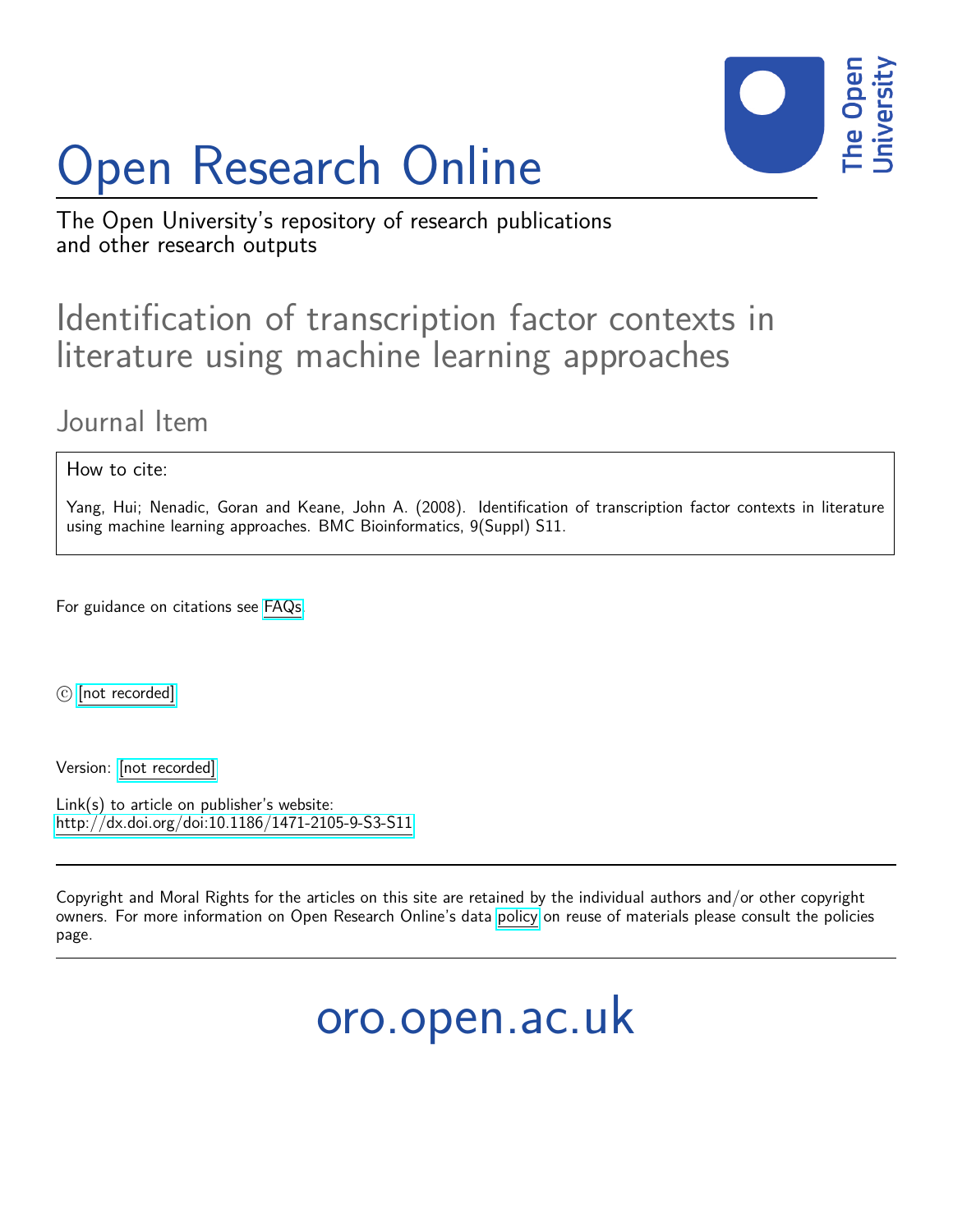## Proceedings **[Open Access](http://www.biomedcentral.com/info/about/charter/) Identification of transcription factor contexts in literature using machine learning approaches** Hui Yang, Goran Nenadic\* and John A Keane

Address: School of Computer Science, University of Manchester, Manchester, UK

Email: Hui Yang - Hui.Yang@manchester.ac.uk; Goran Nenadic\* - G.Nenadic@manchester.ac.uk; John A Keane - John.Keane@manchester.ac.uk

\* Corresponding author

*from* The Second International Symposium on Languages in Biology and Medicine (LBM) 2007 Singapore. 6-7 December 2007

Published: 11 April 2008 *BMC Bioinformatics* 2008, **9**(Suppl 3):S11 doi:10.1186/1471-2105-9-S3-S11

[This article is available from: http://www.biomedcentral.com/1471-2105/9/S3/S11](http://www.biomedcentral.com/1471-2105/9/S3/S11)

© 2008 Yang et al.; licensee BioMed Central Ltd.

This is an open access article distributed under the terms of the Creative Commons Attribution License [\(http://creativecommons.org/licenses/by/2.0\)](http://creativecommons.org/licenses/by/2.0), which permits unrestricted use, distribution, and reproduction in any medium, provided the original work is properly cited.

#### **Abstract**

**Background:** Availability of information about transcription factors (TFs) is crucial for genome biology, as TFs play a central role in the regulation of gene expression. While manual literature curation is expensive and labour intensive, the development of semi-automated text mining support is hindered by unavailability of training data. There have been no studies on how existing data sources (e.g. TF-related data from the MeSH thesaurus and GO ontology) or potentially noisy example data (e.g. protein-protein interaction, PPI) could be used to provide training data for identification of TF-contexts in literature.

**Results:** In this paper we describe a text-classification system designed to automatically recognise contexts related to transcription factors in literature. A learning model is based on a set of biological features (e.g. protein and gene names, interaction words, other biological terms) that are deemed relevant for the task. We have exploited background knowledge from existing biological resources (MeSH and GO) to engineer such features. Weak and noisy training datasets have been collected from descriptions of TF-related concepts in MeSH and GO, PPI data and data representing non-protein-function descriptions. Three machine-learning methods are investigated, along with a vote-based merging of individual approaches and/or different training datasets. The system achieved highly encouraging results, with most classifiers achieving an F-measure above 90%.

**Conclusions:** The experimental results have shown that the proposed model can be used for identification of TF-related contexts (i.e. sentences) with high accuracy, with a significantly reduced set of features when compared to traditional bag-of-words approach. The results of considering existing PPI data suggest that there is not as high similarity between TF and PPI contexts as we have expected. We have also shown that existing knowledge sources are useful both for feature engineering and for obtaining noisy positive training data.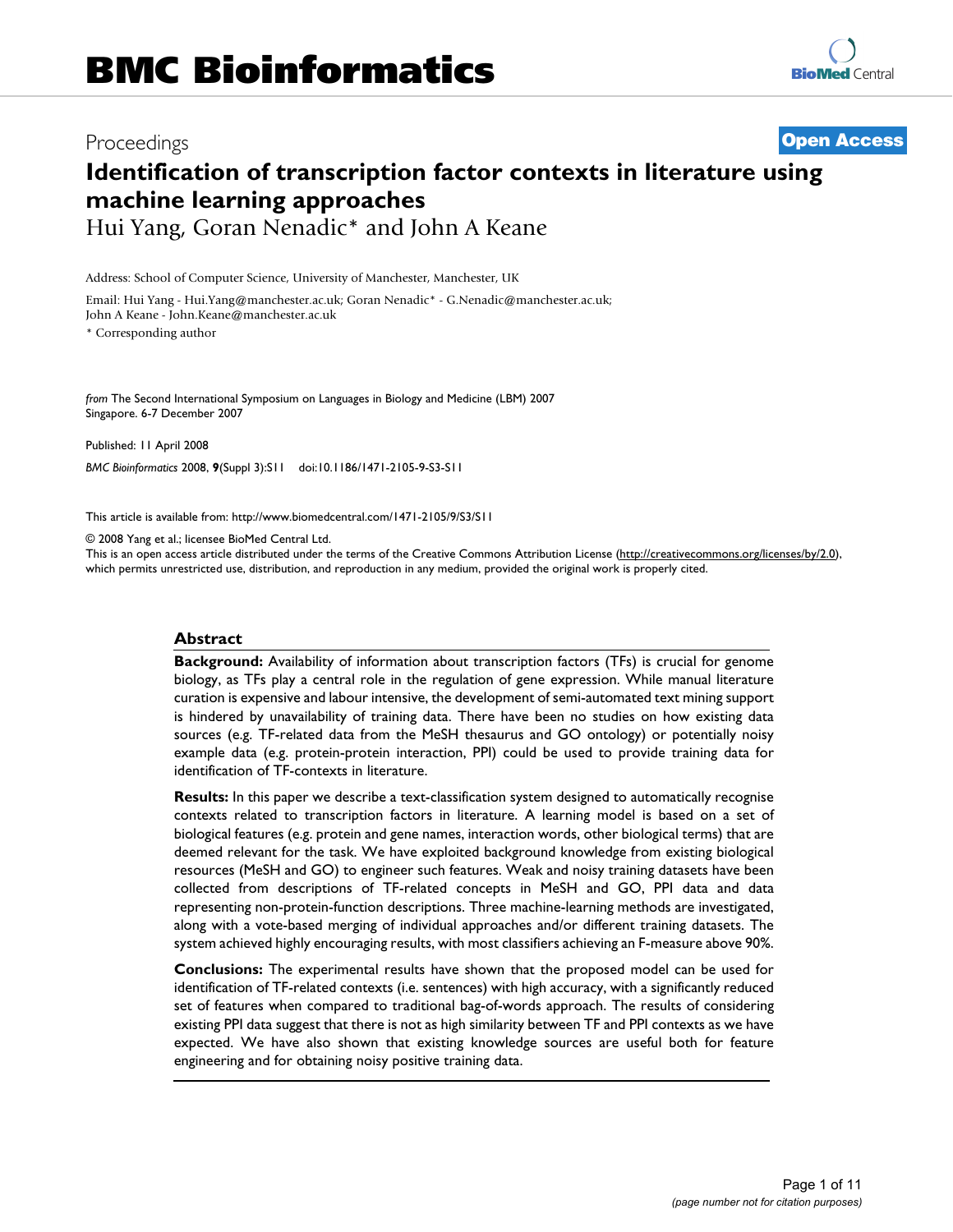### **Background**

Over the past decade, text mining techniques have been used to support the (semi-)automatic extraction of information from biomedical literature. A number of systems have been designed to capture information on general biological molecular interactions [1-9] or interactions focused on a particular organism of interest (such as Homo sapiens [10], Drosophila melanogaster [11], and Saccharomyces cerevisiae [12]). In addition, specific types of molecular interactions have been targeted (e.g. inhibition relationships between biological entities [13], or enzyme and metabolic pathways [14]). Several evaluation challenges and exercises have been organised to assess the development in the field, in particular for protein-protein interactions (PPI) (e.g. BioCreative [15], LLL05 Challenge [16], etc.).

A topic that has been of particular interest in biomedicine is the investigation of gene regulatory networks, in which transcription factors play a crucial role. A transcription factor (TF) is a protein that regulates binding of RNA polymerase and initiation of transcription [17]. TFs are regulators of gene expression and influence almost all biological processes in an organism. Existing TF databases (such as TRANSFAC [18], FlyBase [19], ORegAnno [20]) are largely based on manual literature curation. Despite their importance for genome biology, curation of these databases is far from satisfactory for many organisms, partially due to the difficulties in locating the information linked to transcription regulation stored in an ever increasing volume of relevant literature.

In this paper we investigate the automatic extraction of TFrelated contexts (at the sentence level) to support curation of transcription factors from biomedical literature. To the best of our knowledge, our work is one of the first attempts to apply text-mining techniques to the task [21]. As opposed to PPI contexts (representing interactions between proteins), our aim is to locate a specific type of interactions related to gene regulation by TFs. More precisely, we are focused on a specific *role* of certain biological entities: our targets are contexts that mention special proteins (i.e. transcription factors) that regulate gene expressions. The following is a typical example of a TFrelated context:

… *Reconstituted in vitro transcription reactions and deoxyribonuclease I footprinting assays confirmed the ability of TRF1 to bind preferentially and direct transcription of the tudor gene from an alternate promoter*…

Several actors and events (e.g. proteins, DNA, transcriptions, DNA binding) can be typically found in such contexts (see Table 1). One of the most important features of TFs is transcription regulation where transcription factors *interact* with other regulatory *proteins* to either increase or decrease the transcription of specific genes. Thus, transcription regulation contexts could be regarded as a type of PPI context and in this paper we further investigate the degree of similarities between them.

We focus on machine learning (ML) approaches and discuss creation of suitable training datasets that can support the task. More specifically, we present a series of investigations and experiments that aim to clarify the following issues:

• **Training data:** can we use existing knowledge bases (e.g. the MeSH thesaurus [22] and GO ontology [23]) to create a collection of noisy but useful positive data? Would it be feasible to use PPI contexts to support TF-curation?

• **Features:** is a small set of biological features (e.g. gene and protein names, TF-specific terms, interaction verbs, etc.), which are believed to be representative of transcription factors, enough to identify TF-related sentences?

• **Machine learning**: which techniques are effective for the extraction of TF-related contexts?

In the following section we present the methods and resources that have been used in our investigations. After presenting the experiments and results, we compare our approach to related work in the domain and give some conclusions and directions for future work.

#### **Methods**

We approached the problem of extracting TF-related contexts as a binary classification task: given a sentence, we aim to classify it as TF-related (positive) or not (negative). We consider three major components: selection of rele-

**Table 1: Examples of typical actors and events in transcription factor contexts**

| Actor, event       | <b>Examples</b>                                                                                                                        |
|--------------------|----------------------------------------------------------------------------------------------------------------------------------------|
| <b>DNA</b> binding | DNA binding; DNA binding protein; DNA binding region DNA binding property, DNA binding affinity; DNA binding specificity               |
| Transcription      | transcription; transcriptional regulator; gene transcription; transcription repression; transcription reaction; transcription activity |
| Protein actor      | transcription factor; protein factor; transcription repressor transcriptional activator; transcriptional mediator; heterodimer         |
| <b>DNA</b> actor   | enhancer; promoter; reporter                                                                                                           |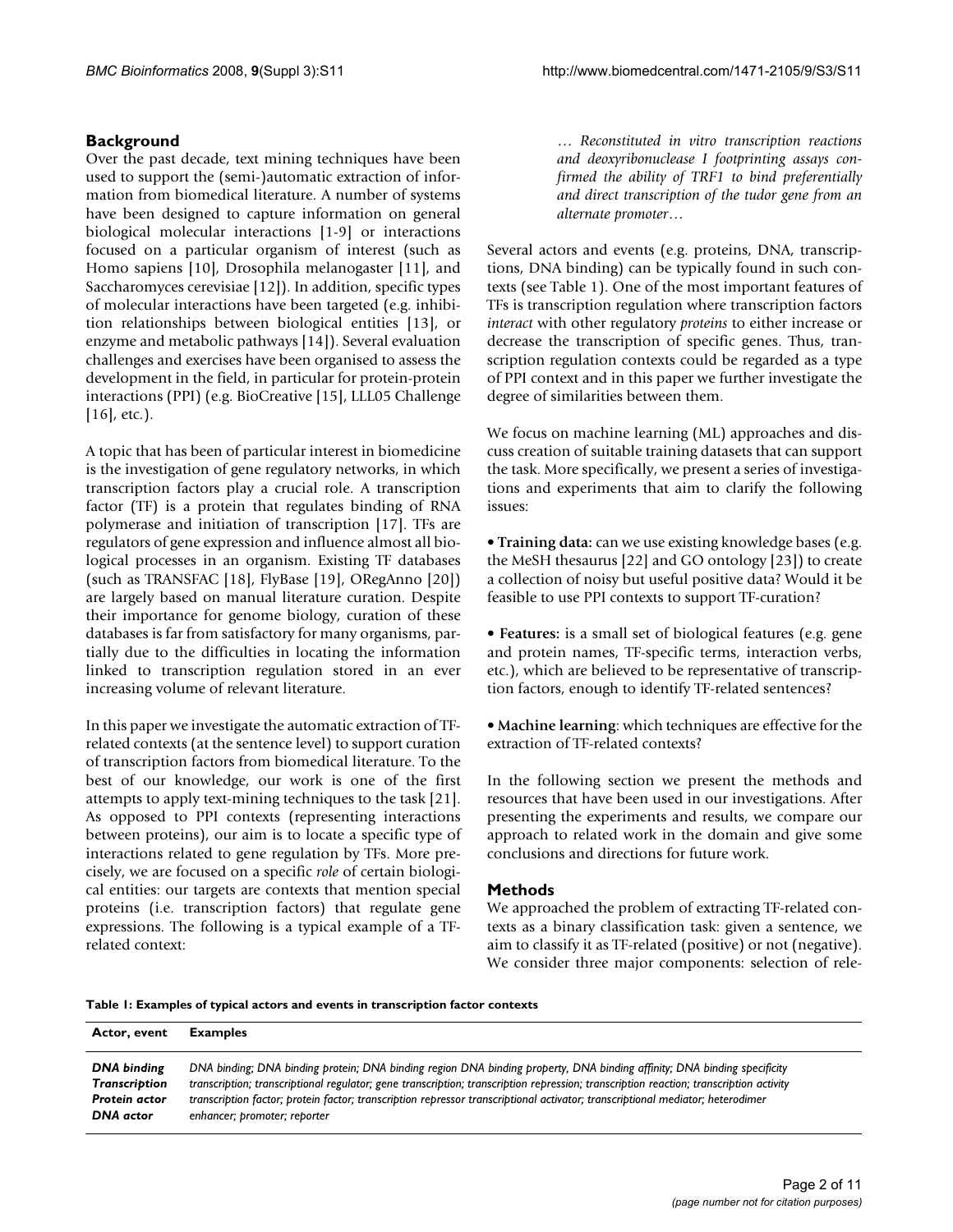vant features to support classification, obtaining training data to build classifiers, and selection of ML approaches to be employed for context recognition. We have analysed two types of features: in the *generic* model (GM), we follow the standard bag-of-words approach; in the *biological* model (BM), we consider only features that reflect the biological profile of the task. Three different machine learning algorithms are applied to train TF classifiers based on the two learning models. The overall approach is presented in Fig. 1.

#### *Feature engineering*

In the generic, word-based model (GM), standard word lemmatisation (using GeniaTagger [24]) is employed along with a feature selection procedure to reduce the feature space. We used Pearson's chi-square  $(\chi^2)$  test [25] to rank the words in the descending order of their likelihoods of distinguishing the class. The threshold  $\tau$  of chisquare statistics used for feature selection is calculated using the following equation:

$$
\tau = \frac{\sum_{w} (f_{ow} - f_{ew})^2 / f_{ew}}{||w||}
$$

where *fow* denotes the frequency of the observed word *w* and  $f_{ew}$  is the frequency of the expected values; *w* is the total number of the words in the collection. A sentence vector is built by using the features above the threshold τ for all words that are present in it.

In the biological model (BM), the following features are identified in candidate sentences: gene/protein names, interaction words, TF-related MeSH and GO terms, and other biological words. Our rationale was simple: target sentences generally describe *interactions* between TFs (proteins) and target genes, and thus we expect that gene/pro-



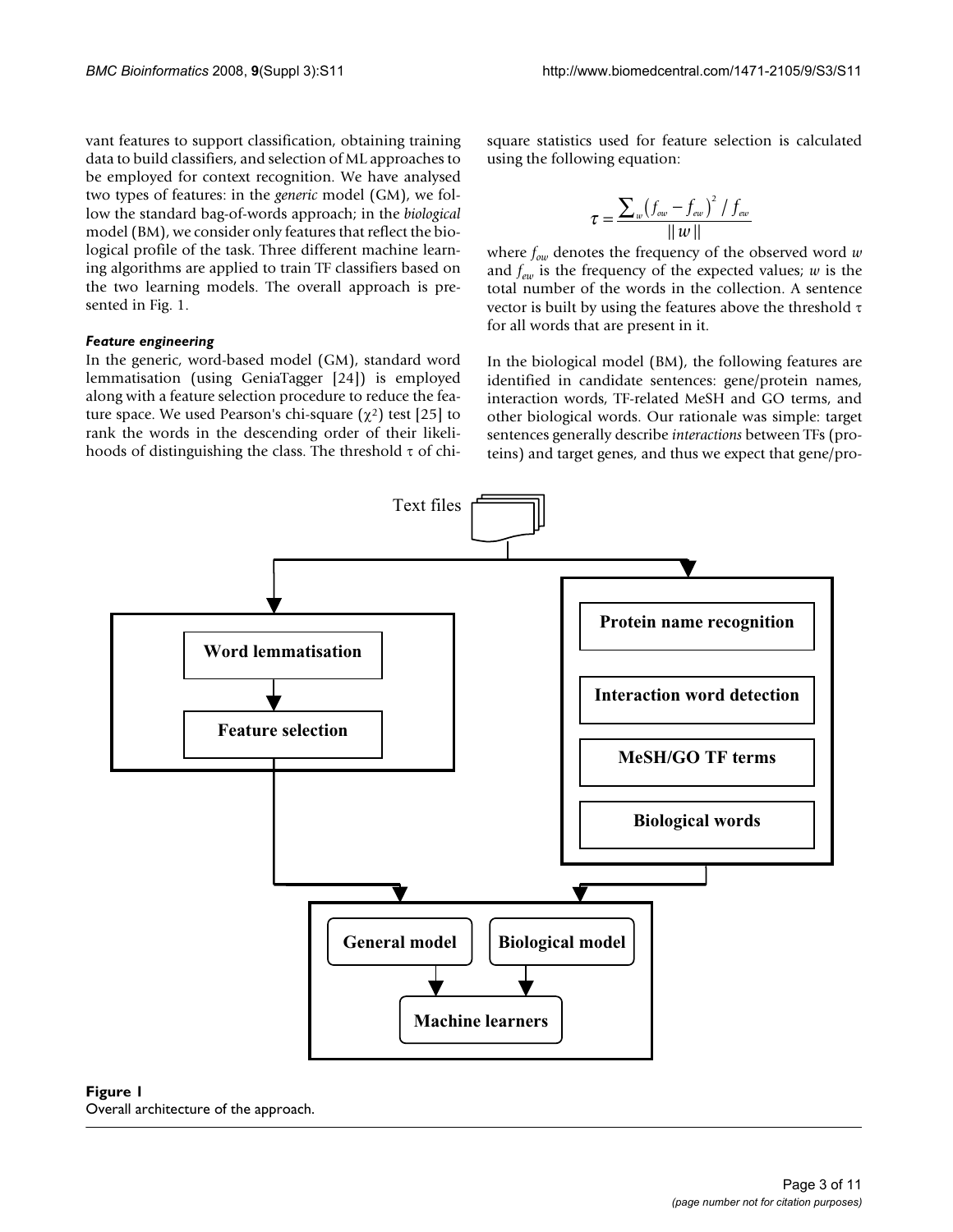tein names are important features as are the interaction words [26]. Protein/gene names are recognised by combining the outputs from two publicly available gene name taggers, ABNER [27] and LingPipe [28] (the integrated results achieved F-measure of 78.6% on average). A thesaurus containing interaction words has been collected from the TF and PPI data (mentioned below). All morphological and derivational variants (e.g. *regulate*, *regulation*, *regulatory*) have been included, resulting in 391 potential interaction-word form features.

MeSH and GO terms related to transcription regulation are also considered as potentially important features and have been collected from these two resources, resulting in 247 MeSH terms (subheading '*Transcription Factor*' and its descendents) and 223 TF-related GO terms (based on the TF-related term list curated by [29], which has been extended by all their descendents). Moreover, we have constructed a dictionary of biologically relevant words by tokenising all the terms contained in the MeSH thesaurus and the GO ontology (not only TF-related terms). After removing stop-words (using the SMART system's stopword list of 524 common words [30]) and discarding words with fewer than 3 characters, the dictionary contains around 50,000 words, which have been used as potential features in the BM model.

A feature vector for a given sentence in the BM model contains the following features. First, for each word from the biological dictionary that is present in the sentence, a feature is added (*biological-word* features), as well as for each interaction word that occurs in the sentence but is not contained in the biological word dictionary (*interactionword* features). Then, the following binary features are generated:

- *has-protein* – flagged if the sentence contains at least one protein/gene name;

- *has-two-proteins* – flagged if the sentence contains at least two unique protein/gene names;

- *has-interaction-word* – flagged if the sentence contains at least one interaction word;

- *has-two-interaction-words* – flagged if the sentence contains at least two unique interaction words;

- *has-MeSH-TF-term* – flagged if the sentence contains at least one MeSH TF term;

- *has-two-MeSH-TF-terms* – flagged if the sentence contains at least two unique MeSH TF terms;

- *has-GO-TF-term* – flagged if the sentence contains at least one GO TF term;

- *has-two-GO-TF-terms* – flagged if the sentence contained at least two unique GO TF terms.

These feature vectors are used in three different machine learning algorithms (Naive Bayes (NB), Support Vector Machine (SVM), and Maximum Entropy (ME)) to learn the classifiers.

#### *Building training and testing datasets*

Building a training set for the extraction of TF sentences proved to be the most difficult and time consuming step. The only suitable and publicly available source is the FlyTF database (the Drosophila Transcription Factor database [31]). This is a manually curated database that contains transcription information based on FlyBase/GO annotation data and the DBD Transcription Factor Database [32]. Some of the records in the database are supported by "traceable author statements", including sentences from the literature. We have extracted 491 sentences from the database, which seemed as not being enough for a larger scale investigation on retrieving TFrelated sentences. We have therefore considered additional sources to support the task by obtaining noisy and weak positive and negative training data.

#### *Non-Protein-Function Description (NonPF) data*

We used negative sentences from the Prodisen corpus [33], which has been constructed for functional descriptions of genes and proteins, as negative data. A total of 1700 sentences that have been marked as "not gene function description" are randomly collected from the corpus for training and testing.

#### *MeSH and GO TF-related descriptions*

As mentioned above (cf. feature engineering), both the MeSH and GO databases contain TF-related concepts. MeSH terms located under the subheading '*Transcription Factor*' describe various types of transcription factor concepts which are classified according to either their structure of DNA-binding domains or their regulatory function. In addition, GO annotation information is usually used as a main source for the curation and exploration in transcription factor databases such as FlyTF and TFDB [29]. We have therefore collected *definitions* of TF-related terms from the MeSH and GO databases to create a *noisy* positive set of TF-related sentences. In addition to sentences in definitions, synonym lists are treated as TFrelated sentences. Together with FlyTF data, we have collected around 1700 positive sentences (referred to as *TF data*).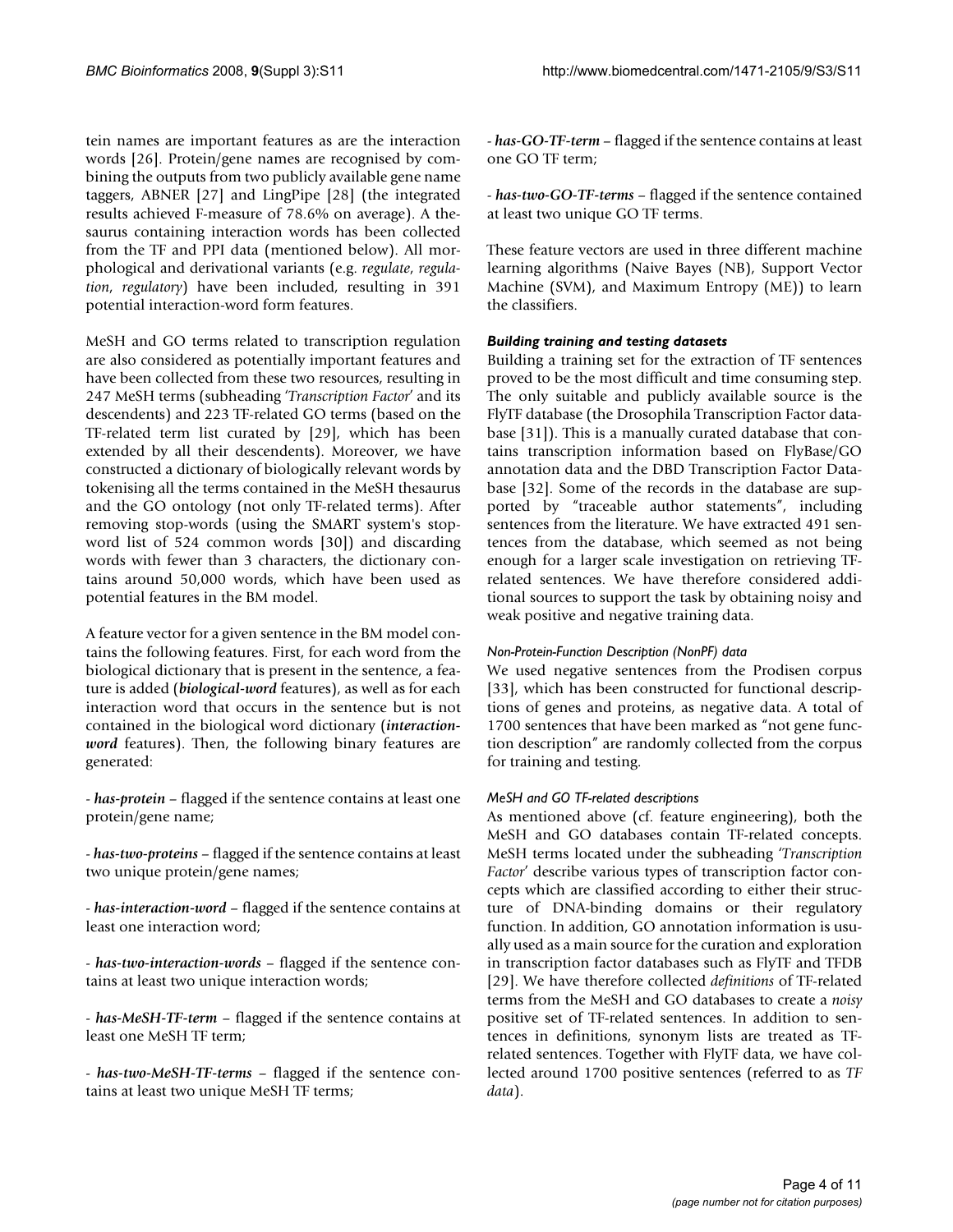The suitability of TF-related definitions from the MeSH thesaurus and GO database as positive data has been tested on the existing FlyTF data. We performed a separate experiment (details are listed in the Experiment section) in which only the MeSH and GO TF data was used for training, while the FlyTF data was used as the test data to evaluate the performance. Generally, the precision was well above 90% with the average recall around 70%, which supported our assumption that this data can be used for learning.

#### *PPI data*

There have been extensive work and several resources available for PPI-focused text mining systems (see related work discussed later). The reason for us to consider PPI data is due to a potential functional similarity between transcriptional regulation (where transcription factors interact with other regulatory proteins to either increase or decrease the transcription of specific genes) and generic PPI contexts. The aim was to investigate the possibility of using PPI data as training data for TF classification. Our rationale was the following: if PPI and TF contexts are indeed similar, then it would be difficult to differentiate between the two, and a (good) TF-classifier would generally achieve a lower precision on a dataset that contains both TF and PPI examples. On the other hand, if these two context types are generally different, then it would be easier to construct a classifier that performs well on TF and PPI data. We have tested this hypothesis by using PPI data as *negative* data and comparing it to the results obtain by using real negative data (NonPF). If PPI data can indeed be used as negative examples, then we would expect at least the same precision as for the NonPF (negative) data. To generalise the concept of PPI, the data has been collected from various sources including the datasets for LLL05 Challenge [16], BioCreAtIvE-PPI Corpus compiled by J. Hakenberg [34], PICorpus [35] and GeneRIF HIV Interaction Corpus [36].

To summarise the data preparation step, the data used for TF-sentence classification is organised into three different sets of contexts, namely, TF data (including FlyTF, MeSH and GO TF-related sentences, used as positive examples), non-protein-function-description (NonPF) and proteinprotein interaction (PPI) data. The NonPF and PPI datasets are separately treated as *negative* and *noisy negative*

**Table 2: Statistics for the datasets used in the experiments**

data to constitute two experimental settings: TF&NonPF and TF&PPI. The three data collections have been prepared at the sentence level, and they all have a similar number of sentences (around 1700 each).

#### **Experiments and results**

The detailed statistics for the datasets used in the experiments are given in Table 2. Table 3 presents the details of the features generated for each of the datasets after the feature selection process (using chi-square statistics).

Before presenting the results of the identification of TFrelated sentences, we first report our findings on the usefulness of TF-related data collected from the MeSH and GO databases as positive data for the task. We also present an analysis of the similarities between TF and PPI data. In all experiments, the performance has been evaluated using 5-fold cross-validation (train on 80% and test on 20%, repeated 5 times on a different 20% each time), by using precision (*P*), recall (*R*) and F-measure (*F*) metrics defined as follows:

$$
R = \frac{TP}{TP + FN} \qquad P = \frac{TP}{TP + FP} \qquad F - measure = \frac{2PR}{P + R}
$$

where *TP* (true positive) is the number of correctly recognised TF sentences, *FN* (false negative) is the number of TF sentences not identified by the system, and *FP* (False Positive) the number of TF sentences that are incorrectly detected. For most experiments we compare the results obtained from the two learning models (generic and biological) and three ML approaches (SVM, NB, ME). The SVM classifier was built with the TinySVM package [37] using the polynomial kernel, and the NB and ME classifiers were implemented with MALLET [38] with the default parameters.

#### *Suitability of MeSH and GO TF-related data as positive examples*

As described earlier, we hypothesised that the descriptions of TF-related terms from the MeSH and GO databases could be used for detecting TF-related sentences. To verify this hypothesis, we used this data as the *noisy positive* examples for learning (with NonPF and PPI as negative examples) and the FlyTF data (real positive examples) as

|                                               | TF data (positive data) |             |     |     | PPI data (noisy negative data)                     |             | NonPF data (negative data) |                 |  |
|-----------------------------------------------|-------------------------|-------------|-----|-----|----------------------------------------------------|-------------|----------------------------|-----------------|--|
|                                               |                         |             |     |     | FlyTF MeSH GO LLL BioCreAtlyE PICorpus GeneRIF HIV |             |                            | <b>Prodisen</b> |  |
| # sentences per resource<br>total # sentences | 491                     | 712<br>1680 | 477 | -77 | 283                                                | 127<br>1687 | 1200                       | 1700<br>1700    |  |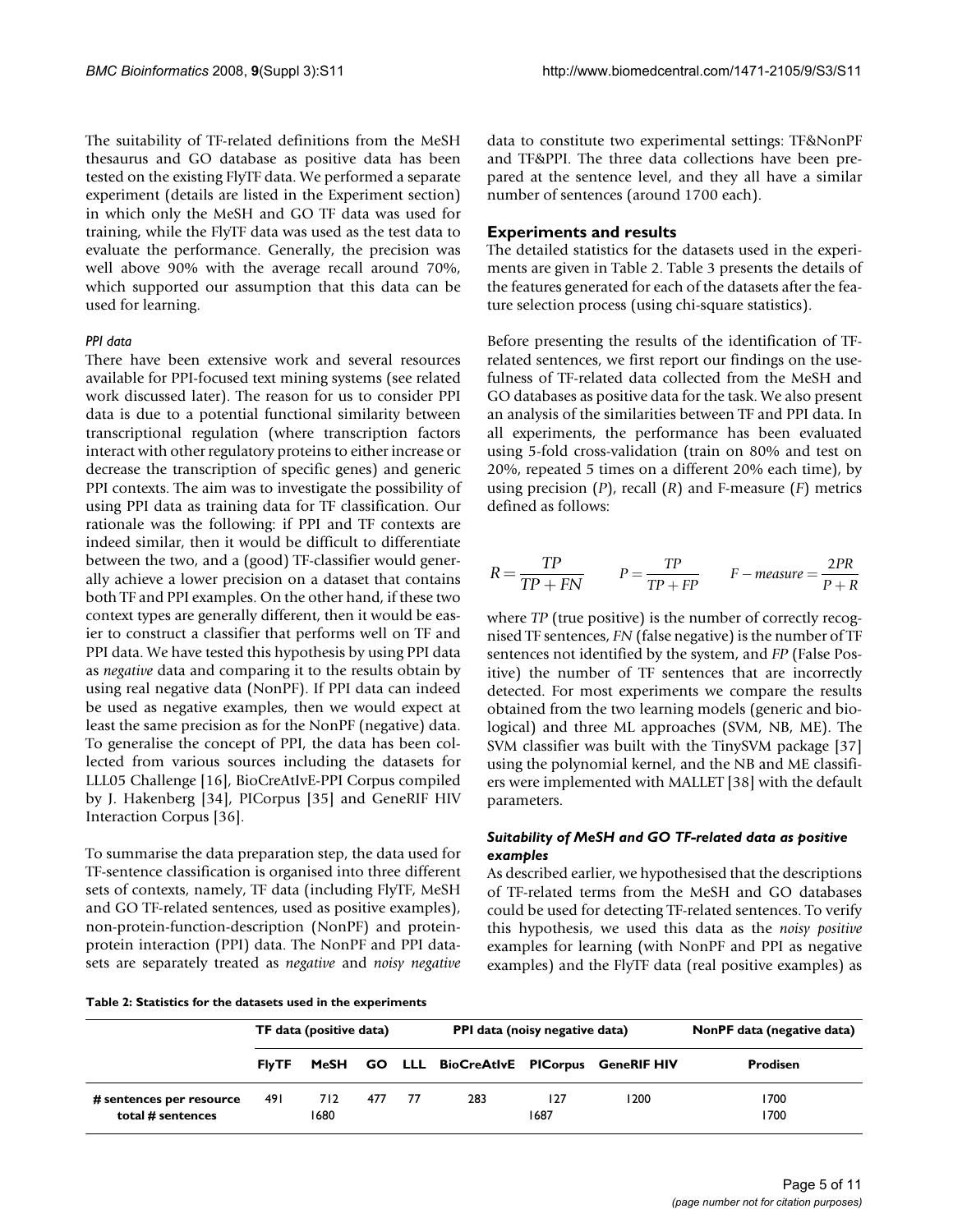|                         |           | TF data | <b>PPI Data</b> | <b>NonPF</b> Data |
|-------------------------|-----------|---------|-----------------|-------------------|
| total # features        | GM        | 1327    | 1188            | 1780              |
|                         | BM        | 803     | 760             | 1306              |
| # features per sentence | <b>GM</b> | 9.70    | 14.44           | 11.43             |
|                         | BM        | 12.87   | 17.73           | 9.78              |

**Table 3: Feature statistics for different datasets (GM = generic model; BM = biological model). Note that the feature list used in the BM model is longer than that of the GM model due to the additional binary biological features (***has-protein***,** *has-two-proteins***, etc.).**

exclusive positive data for testing. Table 4 shows the performance of the three machine-learning classifiers.

The results show that the precision achieved was well above 90% on both datasets (MeSH+GO&NonPF, MeSH+GO&PPI), suggesting that the TF-related term definitions from the MeSH thesaurus and GO database – despite being noisy positive data – are suitable for capturing features for TF-sentence classification. The relatively lower recall results (52-72%) reflect the issue that this data – although accurate – does not cover all expressional variations used in TF sentences. To demonstrate potential usefulness of (real positive) data from FlyTF for recall, we have conducted a set of experiments in which we added 80% FlyTF data to the MeSH+GO training (positive) data, and 20% FlyTF data was left for testing (5-fold cross-validation was used). Table 5 shows the effects of adding the FlyTF data to the training data: there was a substantial increase in recall (10-20%) and accordingly in F-measure (with a limited drop in precision, only for TF&NonPF data).

#### *Similarities between TF and PPI contexts*

The last point made above was a surprise: when the PPI data was used as negative examples for training, the precision was overall better than when the NonPF data was used (see tables 4 and 5). This suggests that PPI data seems to better discriminate TF contexts than the NonPF dataset. High precision (for each of the three classifiers) suggests that TF and PPI contexts are not as similar as expected, implying that PPI data could provide promising *noisy negative* data for learning TF classifiers. Furthermore, we calculated feature distribution differences between the TF and PPI datasets, and also between the TF and NonPF

data, using the Average Kullback-Leibler (AKL) divergence [39]. For two datasets *q* and *p*, the AKL divergence is calculated as:

$$
AKL(q, p) = \frac{1}{2} \sum_{x} \left( q(x) \log \frac{q(x)}{p(x)} + p(x) \log \frac{p(x)}{q(x)} \right)
$$

Here,  $q(x)$  and  $p(x)$  are occurrence probabilities of the feature x in datasets *q* and *p*, respectively. In our case, feature probabilities are calculated using the chi-square statistics value of each feature in the collection. The divergence results for TF/PPI and TF/NonPF datasets with the two feature models (GM and BM) are presented in Fig. 2, with various numbers of top ranked features selected from the datasets. Overall, the divergence between the TF and PPI data was much larger than that of TF and NonPF data. This partly explains why the accuracy on the TF&PPI dataset generally outperformed that of TF&NonPF.

Obviously, despite the high precision in discriminating between generic PPI and TF contexts, there are PPI sentences that are also TF contexts. Table 6 presents "confusion" examples of PPI sentences wrongly classified as TFcontexts, and TF-sentences marked as non-TF (i.e. PPI) contexts. For example, sentences containing '*transcription*' are usually *correctly* identified as (positive) TF contexts, while, on the other hand, some TF sentences, which do not contain strong TF discriminative features, are wrongly recognised as PPI examples. Still, the results for the TF&PPI dataset were encouraging and we decided to conduct further experiments with the PPI data used as (noisy) negative data (in addition to the NonPF data).

**Table 4: Performance of the three machine-learning classifiers on the FlyTF test data using only MeSH and GO TF data as positive training data (GM = generic model; BM = biological model)**

|                 |           | <b>SVM</b> |       |       |          | <b>NB</b> |       | <b>ME</b> |       |       |
|-----------------|-----------|------------|-------|-------|----------|-----------|-------|-----------|-------|-------|
|                 |           | P          | R     | F.    | <b>P</b> | R         | F.    | P         | R     | F.    |
| MeSH+GO & NonPF | GM        | .9328      | .7352 | .8223 | .9477    | .8859     | .9158 | .9595     | .7230 | .8246 |
|                 | <b>BM</b> | .9542      | .7210 | .8213 | .9595    | .8676     | .9112 | .9802     | .7047 | .8199 |
| MeSH+GO & PPI   | <b>GM</b> | 000.       | .6986 | .8225 | .000     | .6354     | .7771 | .9972     | .7210 | .8369 |
|                 | <b>BM</b> | .9810      | .6314 | .7683 | 000.1    | .5234     | .6872 | .9816     | .6517 | .7834 |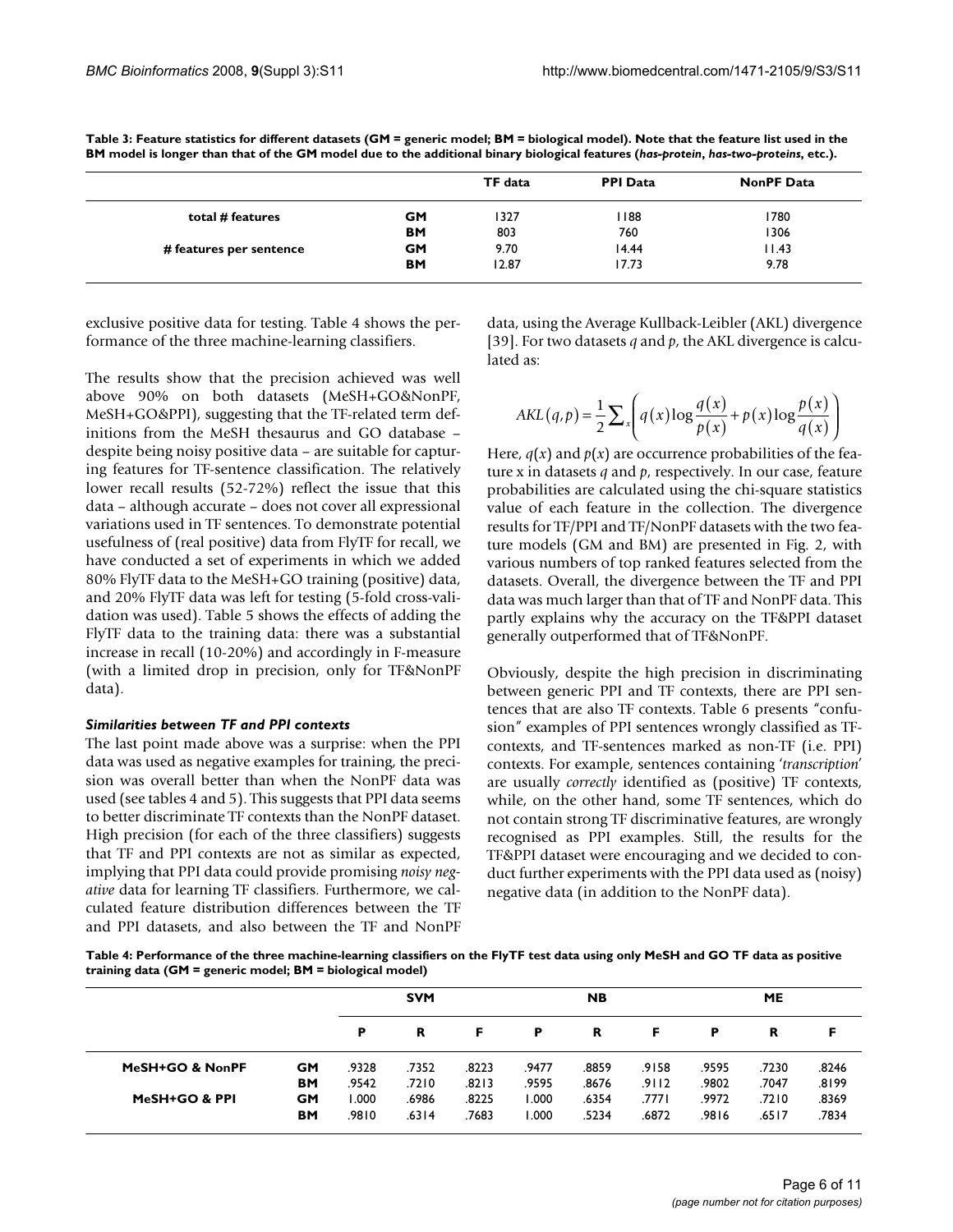|            |           |       | <b>SVM</b> |       |       | <b>NB</b> |       | <b>ME</b> |       |       |
|------------|-----------|-------|------------|-------|-------|-----------|-------|-----------|-------|-------|
|            |           | P     | R          | F     | P     | R         | F     | P         | R     | F     |
| TF & NonPF | GM        | .9271 | .8910      | .9087 | .9308 | .9592     | .9447 | .9588     | .8533 | .9029 |
|            | <b>BM</b> | .9455 | .8925      | .9182 | .9527 | .9450     | .9488 | .9770     | .8655 | .9109 |
| TF & PPI   | GM        | 000.1 | .9183      | .9574 | 1.000 | .8879     | .9406 | 000.1     | .9124 | .9541 |
|            | <b>BM</b> | .9936 | .8926      | .9403 | 1.000 | .8370     | .9112 | .9885     | .8818 | .9321 |

**Table 5: Performance of the three machine-learning classifiers on the FlyTF test data using both MeSH and GO TF data and part of the FlyTF data as positive training data (GM = generic model; BM = biological model)**

#### *Performance comparisons for the TF-sentence classification task*

After the preliminary experiments, the two datasets (TF&NonPF and TF&PPI) were used to train three machine-learning classifiers (SVM, NB, ME), using 5-fold cross-validation. Table 7 and figures 3 and 4 present the results, while a detailed discussion is given below.

#### *Comparison of the feature models (GM vs. BM)*

The biological model consistently out-performed the generic model on both TF&NonPF and TF&PPI datasets. The experimental results show that the performance of individual classifiers improved up to 2.5%, while being achieved with fewer features (recall Table 3: the BM feature sets were almost one third of the GM model). Although the biological model requires additional preprocessing for feature extraction (e.g. gene name identification), this is typically a step in a typical text mining pipeline that would be beneficial for other tasks as well. Overall, the results suggest that biological features (gene/ protein names, interaction words, MeSH/GO TF terms) seem to be to some extent more useful than non-biological features for TF-sentence identification. Still, in some cases, the BM model achieved only less than 1% improvement on the F-measure compared to the GM model. One explanation for such a modest improvement is a potential overlap between BM and GM features. We explored the



#### **Figure 2**

The average KL divergence of feature distributions between (1) TF and PPI, and (2) TF and NonPF datasets for the GM and BM models, when the top ranked features are considered (TF& PPI\_GM = feature distribution in TF vs. feature distribution in PPI in GM model, etc.)

top 350 features (measured by chi-square statistics) from the GM and BM models used in the TF&NonPF dataset, and found that only 9.4% features of the GM model (33 features) has not appeared in the BM feature list. This implies that the best features for classification are indeed biological words, which have been selected by both models.

#### *Using more negative data for training*

To ensure unbiased learning of the classifiers, in the first set of experiments (Table 7) we have deliberately constructed the training datasets with balanced numbers of positive and negative examples. However, in a real-world setting, it seems that non-relevant TF contexts are far more frequent than relevant ones. To investigate the impact of an unbalanced but more realistic training dataset containing more negative cases, we performed another set of experiments with additional 1200 PPI sentences and 1000 NonPF sentences added to the corresponding (negative) training data and examined the performance of the classifiers on the unchanged test data. The results presented in Table 8 show just a marginal improvement when compared to the balanced-training data scenario (slightly improved accuracy, with a small drop in the recall).

#### *Comparison of ML approaches*

Tables 7 and 8 show that the three ML approaches obtained a high precision (generally over 90%), suggesting that TF contexts contain distinguished features which provide strong discriminating power. Still, performance of the classifiers was not consistent on the two datasets. The NB classifier excelled the other two classifiers on the TF&NonPF dataset with an F-measure of over 95% on average, but it performed worse on the TF&PPI dataset (Fmeasure dropped down below 91%). The SVM classifier was the best on the TF&PPI dataset, but on the TF&NonPF dataset it did not work very well, especially for the generic model. The inconsistent performance of the NB and SVM classifiers (the ME classifier was more stable) can be partially explained by the differences between feature distributions in two datasets (see Fig. 2 for the AKL divergence).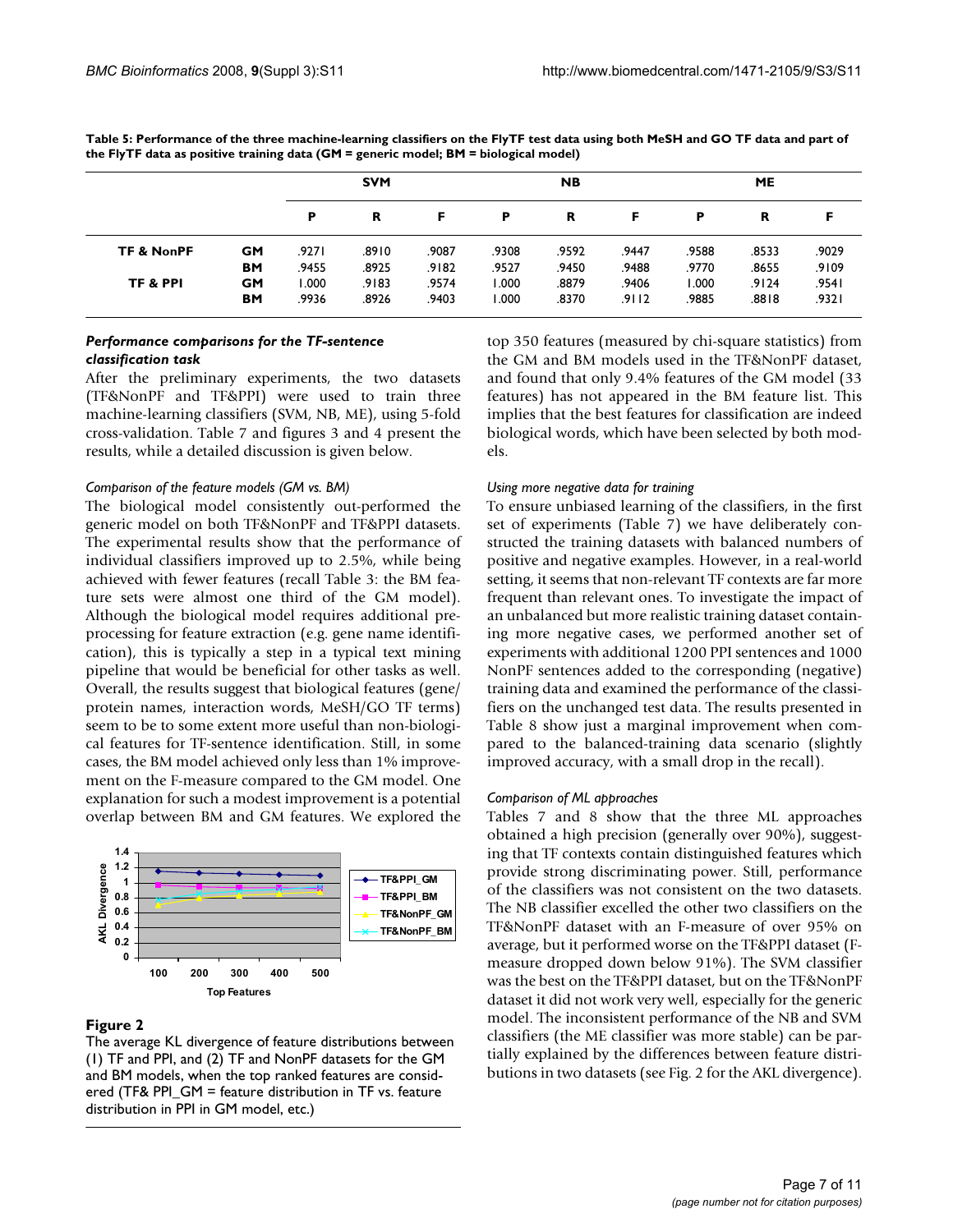|     | Correct Predicted Example |                                                                                                                                                                       |
|-----|---------------------------|-----------------------------------------------------------------------------------------------------------------------------------------------------------------------|
| PPI | ΤF                        | Transcription Factor IIH (TFIIH) and p300 act cooperatively to enhance Vpr effects on glucocorticoid receptor transactivation.                                        |
| PPI | TF                        | These studies show that VES induces growth inhibition of BT-20 cells through a mechanism that involves cyclin A-negative regulation<br>of E2F-mediated transcription. |
| PPI | TF                        | Adenovirus EIA protein represses activation by Vpr by competing for binding to p300, suggesting that p300 is required for activation<br>of HIV transcription by Vpr.  |
| ТF  | PPI                       | It plays a role in HOMEOSTASIS of GLUCOSE and controls expression of GLUT2 PROTEIN.                                                                                   |
| ТF  | <b>PPI</b>                | Mutations in hepatocyte nuclear factor 1-beta are associated with renal CYSTS and MATURITY-ONSET DIABETES MELLITUS type                                               |

#### **Table 6: Examples of confused contexts in the TF & PPI dataset**

#### *Merging results from different classifiers*

The inconsistent results obtained by different classifiers prompted us to analyse the results obtained by combining their outputs. We investigated a vote-based merging through two stages: first, the outputs from three different classifiers trained on the *same dataset* are combined together according to different voting strategies (Stage I); then, the results integrated from the *distinct training datasets* (TF&NonPF, TF&PPI) are merged together to form the final classification results (Stage II).

#### *Stage I: merging results from the classifiers trained on the same dataset*

We experimented with the biological model only. Three voting approaches have been applied: *unanimous* (i.e. all vote), *any* (i.e. any vote) or *majority* (at least 2 out of 3 votes). Table 9 shows the performance of Stage I. It is a no surprise that the unanimous voting strategy improved precision, while the voting based on positive outcome from any classifier improved the overall recall performance. However, the best merged F-measure was achieved by the majority voting method, with a marginally worse performance compared to the best single classifier. It is reasonable to expect that the majority voting has a slightly lower F-measure as it only builds the results by agreeing on the judgment from the majority.



#### Figure 3

The F-measures of the three machining learning approaches on the TF&NonPF dataset (GM = generic model;  $BM = bio$ logical model)

#### *Stage II: merging results from the classifiers trained on different datasets*

It is obvious that the classifiers learned on different datasets may rely on different classification features. By merging the results from different datasets, we investigated potential complementarities. Two types of result filtering were considered: *unanimous voting* and *any voting*. Note that each time the results from two training datasets to be merged are obtained using the same voting strategy at Stage I.

The final merged results are reported in Table 10. The best precision, recall, and F-measure generated in Stage II basically outperformed the results produced at Stage I as well as those from the individual classifiers. The best two Fmeasure values with most balanced precision and recall were obtained using a combination strategy with the 2/3 majority voting (Stage I) and any voting (Stage II), and the one with the any voting (Stage I) plus unanimous voting (Stage II). The former method achieved F-measure of 97.69% with a high recall (99.46%), while F-measure in the latter reached as high as 97.93% with a 'perfect' precision (100%). These results confirm our hypothesis on a complementary relation between the results obtained from the TF&PPI and TF& NonPF data sources. This means that the result merging method could be an effec-



#### Figure 4

The F-measure of the three machining learning approaches on the TF&PPI dataset (GM = generic model; BM = biological model)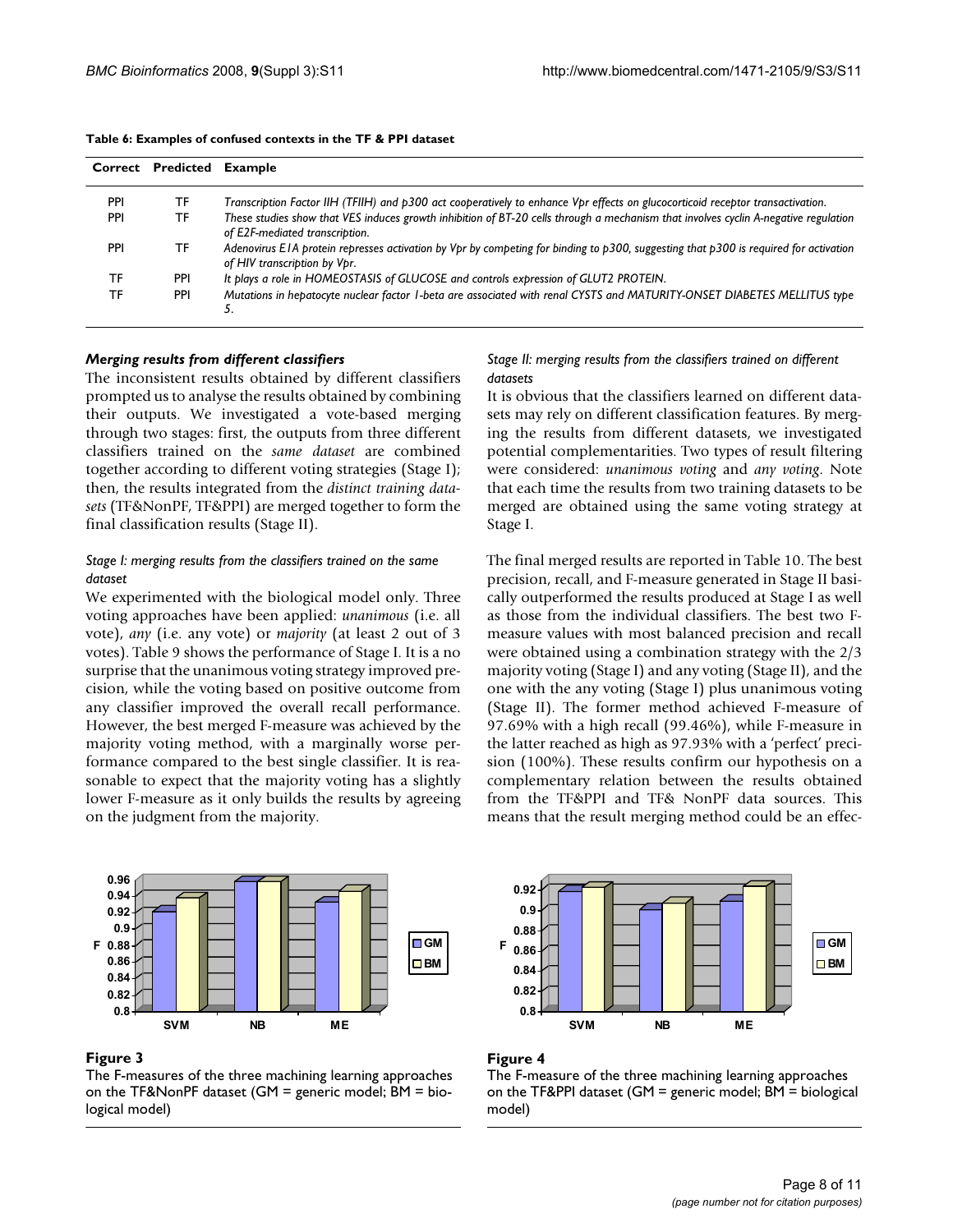|                       |           |       | <b>SVM</b> |       |       | <b>NB</b> |       | ME    |       |       |
|-----------------------|-----------|-------|------------|-------|-------|-----------|-------|-------|-------|-------|
|                       |           | P     | R          | F.    | P     | R         | F.    | P     | R     | F     |
| <b>TF &amp; NonPF</b> | GM        | .9342 | .9104      | .9222 | .9413 | .9744     | .9576 | .9638 | .9042 | .9330 |
|                       | ΒM        | .9421 | .9343      | .9380 | .9434 | .9726     | .9578 | .9591 | .9351 | .9470 |
| TF & PPI              | <b>GM</b> | .8938 | .9463      | .9193 | .8767 | .9268     | .9010 | .8685 | .9554 | .9099 |
|                       | ΒM        | .9092 | .9367      | .9227 | .8892 | .9268     | .9076 | .8974 | .9524 | .9241 |

**Table 7: Performance of the three machine-learning classifiers on the TF & NonPF and TF & PPI datasets using 5-fold cross-validation (GM = generic model; BM = biological model)**

tive approach for performance improvement through different contributions from the two training datasets.

### **Related work**

Approaches to the extraction of protein-protein interactions and other biological relationships from biomedical text vary widely. Previous research efforts have generally focused on either statistical methods (e.g. co-occurrence of biological entities like protein names or word frequency information [7,40,41]), or linguistics approaches including shallow and deep parsing, applying simple pattern- or rule-based matching [4,42] or complex templateor frame-based processing [9,43-45]. In addition, a number of research projects have relied on machine learning. For example, Donaldson and colleagues [46] built a prototype system to populate a knowledge base with PPI data recognised by an SVM classifier. Jansen and associates [47] reported on a Bayesian network to predict PPI in yeast. Sugiyama and colleagues [48] investigated several machine learning techniques, such as K-nearest neighbour rule, decision tree, neural network, and SVM, to verify the effectiveness of ML approaches in detecting PPI.

Similarly to other ML-approaches, we have employed different machine methods (naive Bayes, SVM, and Maximum Entropy) to discover contexts describing transcription factors. However, our system differs from the related work in the following aspects:

(1) Our approach is focused on a specific *role* of certain biological entities: our targets are special proteins (i.e. transcription factors) that regulate gene expressions. Due to the particular role that TFs have in gene regulation, the objective of our system is to detect relevant text contexts related to this specific biological *function* and *role*.

(2) We rely on background knowledge collected from weak and noisy evidence that is available in existing resources. We have created a dataset of positive examples from descriptions of biological terms from the MeSH and GO databases related to transcription factors. The experiments have shown that although not ideal, this dataset can be used as noisy positive training data.

(3) Feature selection is one of the most important issues in an ML approach. Most of existing approaches rely on weighted word-based features. We have used biological features (such as protein/gene names, molecular interaction words, and TF-related terms) and have shown that these features provide at least comparable performance with a significant reduction of the feature space.

#### **Conclusions**

We have presented a text-classification approach to automatically locate TF-related sentence contexts, in order to build a starting point for literature-based curation of transcription factor databases. The results are highly encouraging, with F-measure well above 90%. The extraction

**Table 8: Performance of the three machine-learning classifiers on the TF & NonPF and TF & PPI datasets with additional negative examples for training using 5-fold cross-validation (GM = generic model; BM = biological model)**

|                       |           |       | <b>SVM</b> |       |          | <b>NB</b> |       | ME    |       |       |
|-----------------------|-----------|-------|------------|-------|----------|-----------|-------|-------|-------|-------|
|                       |           | P     | R          | F.    | <b>P</b> | R         | F.    | P     | R     | F.    |
| <b>TF &amp; NonPF</b> | GM        | .9592 | .8967      | .9269 | .9472    | .9708     | .9588 | .9700 | .8863 | .9263 |
|                       | <b>BM</b> | .9602 | .9242      | .9418 | .9371    | .9661     | .9513 | .9609 | .9208 | .9404 |
| TF & PPI              | GM        | .8959 | .9469      | .9207 | .8743    | .9149     | .8941 | .8760 | .9542 | .9134 |
|                       | <b>BM</b> | .9103 | .9379      | .9239 | .8891    | .9119     | .9004 | .9058 | .9506 | .9277 |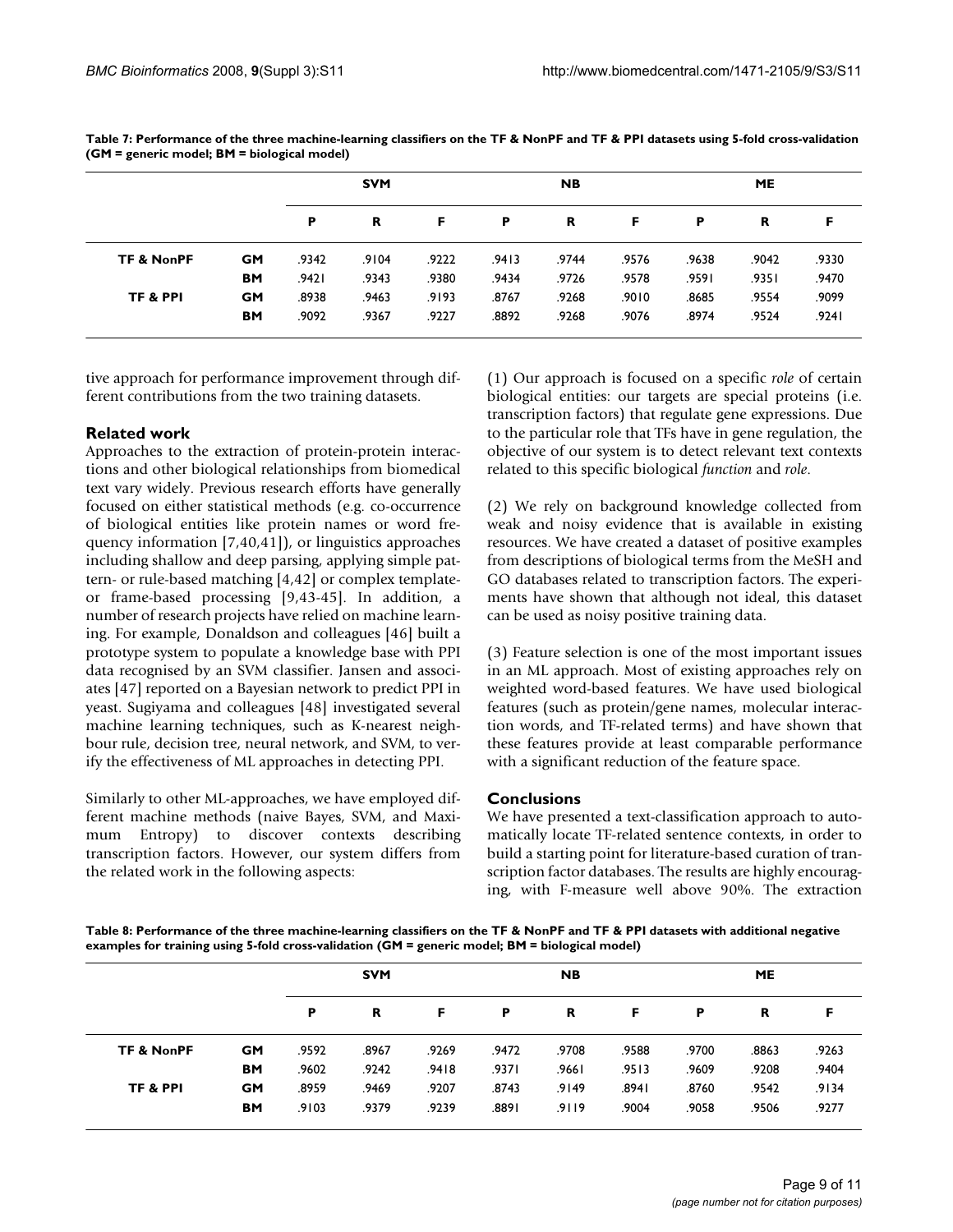|                |              |       | TF & NonPF data |       | TF & PPI data |       |       |  |
|----------------|--------------|-------|-----------------|-------|---------------|-------|-------|--|
|                |              | P     | R               | F     | P             | R     | F     |  |
| before Stage I | <b>SVM</b>   | .9460 | .9381           | .9420 | .9039         | .9488 | .9258 |  |
|                | <b>NB</b>    | .9315 | .9720           | .9514 | .8787         | .9143 | .8961 |  |
|                | <b>ME</b>    | .9625 | .9327           | .9474 | .8895         | .9536 | .9204 |  |
| after Stage I  | 2/3 majority | .9501 | .9576           | .9427 | .8966         | .9515 | .9236 |  |
|                | unanimous    | .9488 | .9748           | .9242 | .9279         | .8836 | .9052 |  |
|                | any          | .9141 | .9785           | .9452 | .8598         | .9815 | .9166 |  |

**Table 9: Stage I performance, after the result merging from the three different classifiers learned on the same dataset (using the biological model), along with the best performance in each column before and after Stage I highlighted**

approach is built around an ML-based architecture, with a dedicated feature model based on specific biological features relevant to the task. We have investigated three different ML methods, and also presented a two-stage resultmerging method that has been used to combine the results from both different types of machine-learning algorithms and the different training datasets.

Our initial experiments have confirmed that reasonable training data can be obtained from existing resources, namely, MeSH and GO TF-related data. The testing results on the FlyTF data were encouraging, and strongly confirmed our assumptions that TF-related MeSH and GO term definitions are useful for the detection of TF-related contexts, but that real-world positive data (e.g. from FlyTF) are needed to improve recall. Another interesting finding from our experiments is that we have not been able to confirm strong similarity between TF and PPI contexts as expected. By using PPI data as negative examples for the TF-related sentence extraction, we were generally able to obtain comparable if not more accurate results when compared to negative data obtained from non-protein-description data (NonPF).

The results reported here show that the proposed approach is capable of accurately identifying TF-related information from text. However, a number of interesting issues remain to be resolved. The first issue is related to distinguishing transcription factors from other proteins in a TF-related context in which two or more gene and protein names co-occur together. A possible solution is to make use of syntactic relations, combined with biological feature terms to judge the likelihood of a protein being a transcription factor. In addition, FlyTF data, which is treated as an important positive TF example dataset used for classification, is an organism-specific corpus. It is likely that it does not cover all TF-related features for various organisms. Therefore, an analysis of a more diverse TF data for the identification of transcription factors is needed.

#### **Competing interests**

The authors declare that they have no competing interests.

#### **Authors' contributions**

HY designed and implemented the system, performed experiments and evaluated the results. GN motivated and coordinated the study, and helped with the interpretation of the results. JAK participated in the conceptual design and machine learning. HY drafted the first version of the manuscript, and GN prepared the final manuscript, which all authors read and approved.

**Table 10: Stage II performance, after combining the results from the two datasets (TF & NonPF and TF & PPI); the best combination results are highlighted**

|                   |                  |                |                |                |                | Stage I        |                |                |                |                |
|-------------------|------------------|----------------|----------------|----------------|----------------|----------------|----------------|----------------|----------------|----------------|
|                   |                  |                | 2/3 majority   |                |                | unanimous      |                |                | any            |                |
|                   |                  | P              | R              | F              | <b>P</b>       | R              | F.             | <b>P</b>       | R              | F.             |
| <b>Stage</b><br>Ш | unanimous<br>any | 1.000<br>.9598 | .9036<br>.9946 | .9493<br>.9769 | 1.000<br>.9748 | .8339<br>.9685 | .9094<br>.9716 | 1.000<br>.9115 | .9595<br>.9994 | .9793<br>.9534 |